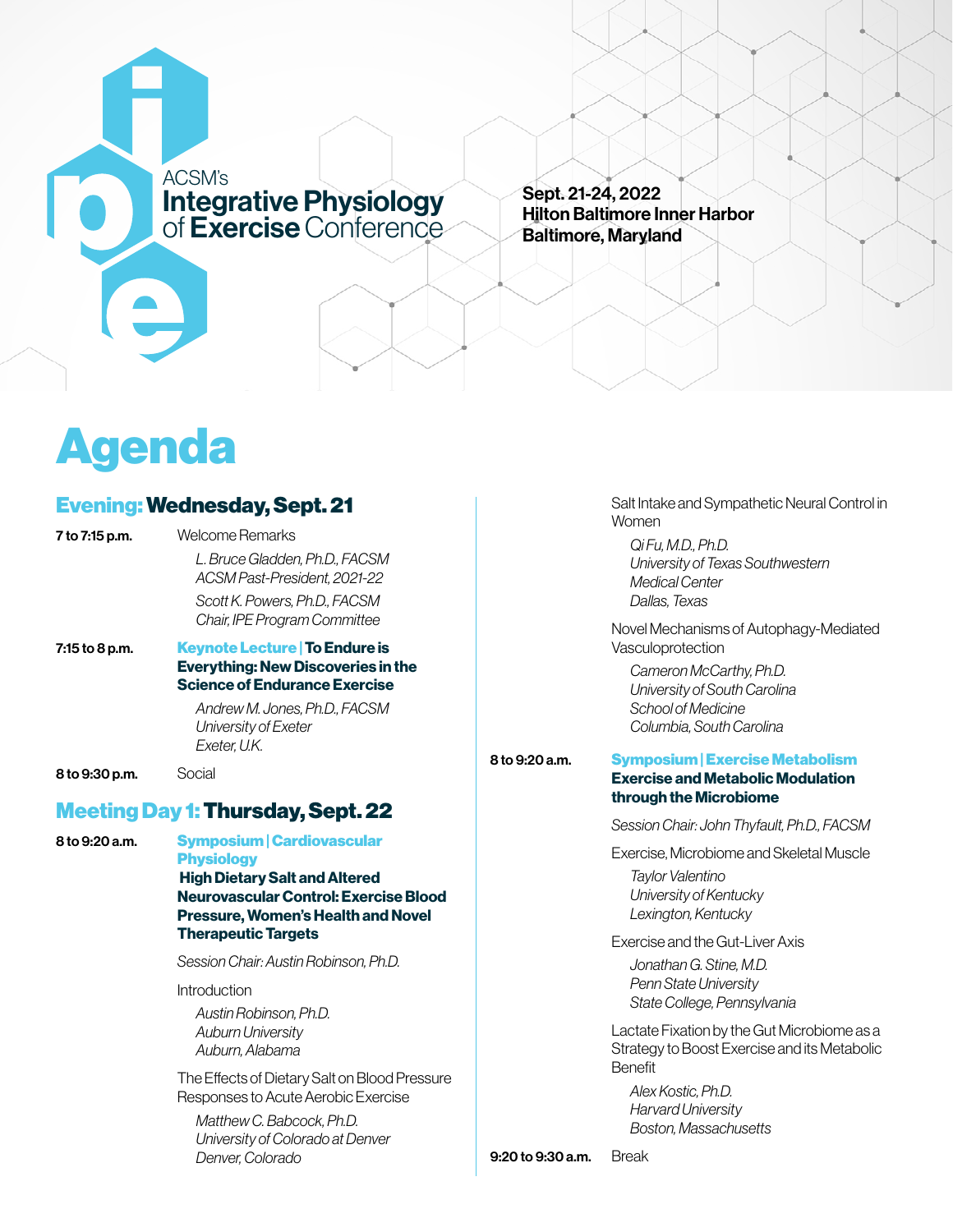|                    | 9:30 to 10:50 a.m. Symposium   Skeletal Muscle                                                    | 10:50 to 11:10 a.m. | <b>Break</b>                                                                                                             |  |
|--------------------|---------------------------------------------------------------------------------------------------|---------------------|--------------------------------------------------------------------------------------------------------------------------|--|
|                    | <b>Skeletal Muscle Hypertrophy</b><br>Session Chair: Michael Roberts, Ph.D.                       | 11:10 to Noon       | <b>Keynote Lecture   Exercise and Bone</b><br>Health: All It's Cracked Up to Be?                                         |  |
|                    | Introduction                                                                                      |                     | Wendy Kohrt, Ph.D., FACSM<br>University of Colorado Health Sciences<br>Center                                            |  |
|                    | Michael Roberts, Ph.D.<br><b>Auburn University</b>                                                |                     |                                                                                                                          |  |
|                    | Auburn, Alabama                                                                                   | Noon to 1 p.m.      | <b>Break</b>                                                                                                             |  |
|                    | Integrin Signaling in Skeletal Muscle<br>Hypertrophy                                              | 1 to 3 p.m.         | Posters                                                                                                                  |  |
|                    | Marni Boppart, Ph.D., FACSM<br>University of Illinois at Urbana-Champaign                         | $3$ to 4 p.m.       | <b>Break</b>                                                                                                             |  |
|                    | Urbana, Illinois                                                                                  | 4 to 5:20 p.m.      | <b>Symposium   Environmental Physiology</b><br><b>Health, Productivity and Performance in</b>                            |  |
|                    | Intracellular Hypertrophic Signaling                                                              |                     | a Warming Climate                                                                                                        |  |
|                    | Troy Hornberger, Ph.D.<br>University of Wisconsin-Madison                                         |                     | Session Chair: Lacy Alexander, Ph.D., FACSM                                                                              |  |
|                    | Madison, Wisconsin                                                                                |                     | Introduction                                                                                                             |  |
|                    | Regional Loading Changes with Muscle<br>Contractions                                              |                     | W. Larry Kenney, Ph.D., FACSM<br>Penn State University<br>University Park, Pennsylvania                                  |  |
|                    | Martino Franchi, Ph.D.<br>University of Padua                                                     |                     | Global Warming and Worker Productivity                                                                                   |  |
|                    | Padua, Italy                                                                                      |                     | George Havenith, Ph.D., FACSM                                                                                            |  |
| 9:30 to 10:50 a.m. | <b>Symposium   Physical Activity</b><br>and Health                                                |                     | Loughborough University<br>Loughborough, U.K.                                                                            |  |
|                    | <b>Physical Activity and Cancer</b><br><b>Survivorship</b>                                        |                     | Global Warming and Athlete Safety and<br>Performance                                                                     |  |
|                    | Session Chair: NiCole R. Keith, Ph.D., FACSM                                                      |                     | Ollie Jay, Ph.D., FACSM                                                                                                  |  |
|                    | Introduction                                                                                      |                     | University of Sydney<br>Sydney, Australia                                                                                |  |
|                    | NiCole R. Keith, Ph.D., FACSM<br>Indiana University-Purdue University<br>Indianapolis, Indiana    |                     | Global Warming in an Aging World<br>W. Larry Kenney, Ph.D., FACSM                                                        |  |
|                    | Effects of Exercise on Clinically Relevant<br>Biomarkers of Inflammation on Adult Survivors       |                     | Penn State University<br>University Park, Pennsylvania                                                                   |  |
|                    | of Cancer                                                                                         | 4 to 5:20 p.m.      | <b>Symposium   Hot Topics in Integrated</b>                                                                              |  |
|                    | Kathryn H. Schmitz, Ph.D., MPH, FACSM<br>Penn State Cancer Institute                              |                     | <b>Physiology of Exercise</b><br><b>Molecular Bases of Exercise Adaptations</b>                                          |  |
|                    | Hershey, Pennsylvania                                                                             |                     | Session Chair: Ben Parker, Ph.D.                                                                                         |  |
|                    | The Role of Exercise Oncology in Precision<br>Medicine                                            |                     | The Use of Phosphoproteomics to Study<br>Signaling across Exercise                                                       |  |
|                    | Lee Jones, Ph.D.<br>Memorial Sloan Kettering Cancer Center<br>New York, New York                  |                     | Ben Parker, Ph.D.<br>University of Melbourne<br>Melbourne, Victoria, Australia                                           |  |
|                    | Exercise as a Therapeutic Strategy for<br>Cancer - Biological Mechanisms and Clinical<br>Outcomes |                     | A Novel Role for Acetyltransferases in Skeletal<br>Muscle Metabolism and Exercise                                        |  |
|                    | Allison Betof-Warner, M.D., Ph.D.<br>Memorial Sloan Kettering Cancer Center<br>New York, New York |                     | Simon Schenk, Ph.D.<br>University of California, San Diego<br>San Diego, California                                      |  |
|                    |                                                                                                   |                     | Transcriptional and Post-Transcriptional<br>Regulation of Mitochondrial Content in Muscle<br>David A. Hood, Ph.D., FACSM |  |

*York University Toronto, Ontario, Canada*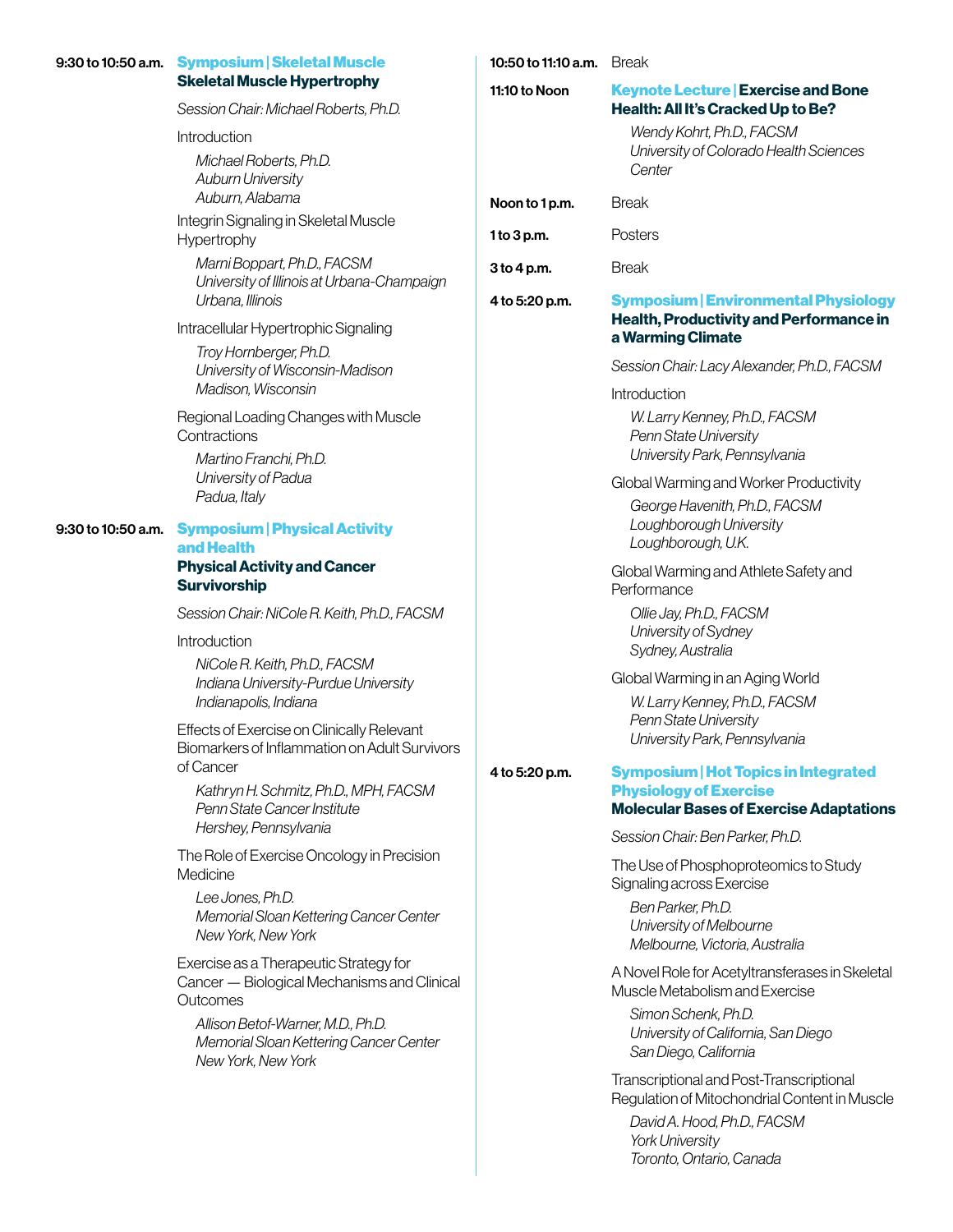# Meeting Day 2: Friday, Sept. 23

#### 8 to 9:20 a.m. Symposium | Hot Topics in Integrated Physiology of Exercise Using Technology to Augment Human Performance Physiology

*Session Chair: Nisha Charkoudian, Ph.D., FACSM*

Human Performance Augmentation for the Military: "Skin-In," "Skin-Out" and Magnitude **Considerations** 

*Nisha Charkoudian, Ph.D., FACSM U.S. Army Research Institute of Environmental Medicine Natick, Massachusetts*

The Biomechanics and Energetics of Record-Breaking Running Shoe Technology

*Wouter Hoogkamer, Ph.D. University of Massachusetts, Amherst Amherst, Massachusetts*

Human Performance Optimization: Are Sensors & Data Old News or a New Frontier

*Brad Wilkins, Ph.D. Gonzaga University Spokane, Washington*

#### 8 to 9:20 a.m. Symposium | Skeletal Muscle New Concepts in Muscle Biology

*Session Chair: Karyn Esser, Ph.D., FACSM*

**Introduction** 

*Karyn Esser, Ph.D., FACSM University of Florida Gainesville, Florida*

Importance of RNA Transport in Skeletal Muscle

*Eric Wang, Ph.D. University of Florida Gainesville, Florida*

Looking at Mitochondria and Myofibrils in 3D

*Brian Glancy, Ph.D. NHLBI/NIAMS Bethesda, Maryland*

Muscle Macro 3D and Mechanics

*Silvia Blemker, Ph.D. University of Virginia Charlottesville, Virginia*

#### 9:20 to 9:30 a.m. Break

#### 9:30 to 10:50 a.m. Symposium | Environmental Physiology Exercise at High Altitude: Integrative Physiology and Countermeasures Against Decreased Performance

*Session Chair: Nisha Charkoudian, Ph.D., FACSM*

**Introduction** 

*Nisha Charkoudian, Ph.D., FACSM U.S. Army Research Institute of Environmental Medicine Natick, Massachusetts*

Influences of Acute and Lifelong Hypoxia on Autonomic Vascular Control During Exercise

*Justin Lawley, Ph.D. University of Innsbruck Innsbruck, Austria*

Altitude Acclimatization and Integrative Cardiovascular Control

*Craig Steinback, Ph.D. University of Alberta Edmonton, Alberta, Canada*

Nontraditional Countermeasures to Performance Decrements at Altitude

*Roy Salgado, Ph.D. U.S. Army Research Institute of Environmental Medicine Natick, Massachusetts*

#### 9:30 to 10:50 a.m. Symposium | Exercise Metabolism Exercise and Lipid Metabolism

*Session Chair: Jill Kanaley, Ph.D., FACSM*

Exercise Induced Adaptations in White and Brown Adipose

*Kristin Stanford, Ph.D. The Ohio State University Columbus, Ohio*

Intermuscular Adipose Tissue, Insulin Sensitivity and Regulation with Exercise

*Bryan Bergman, Ph.D. University of Colorado Anschutz Medical Campus Aurora, Colorado*

Adipose Metabolism and Exercise in Metabolic Disease

*Lauren Sparks, Ph.D. Advent Health Research Institute Orlando, Florida*

### 10:50 to 11:10 a.m. Break

| 11:10 $a.m.$ to noon | <b>Keynote Lecture   Sex Differences in</b><br><b>Athletic Performance</b>  |  |  |
|----------------------|-----------------------------------------------------------------------------|--|--|
|                      | Sandra Hunter. Ph.D., FACSM<br>Marquette University<br>Milwaukee. Wisconsin |  |  |
| Noon to 1 p.m.       | <b>Break</b>                                                                |  |  |
| 1 to $3$ p.m.        | Posters                                                                     |  |  |
| 3 to 4 p.m.          | Break                                                                       |  |  |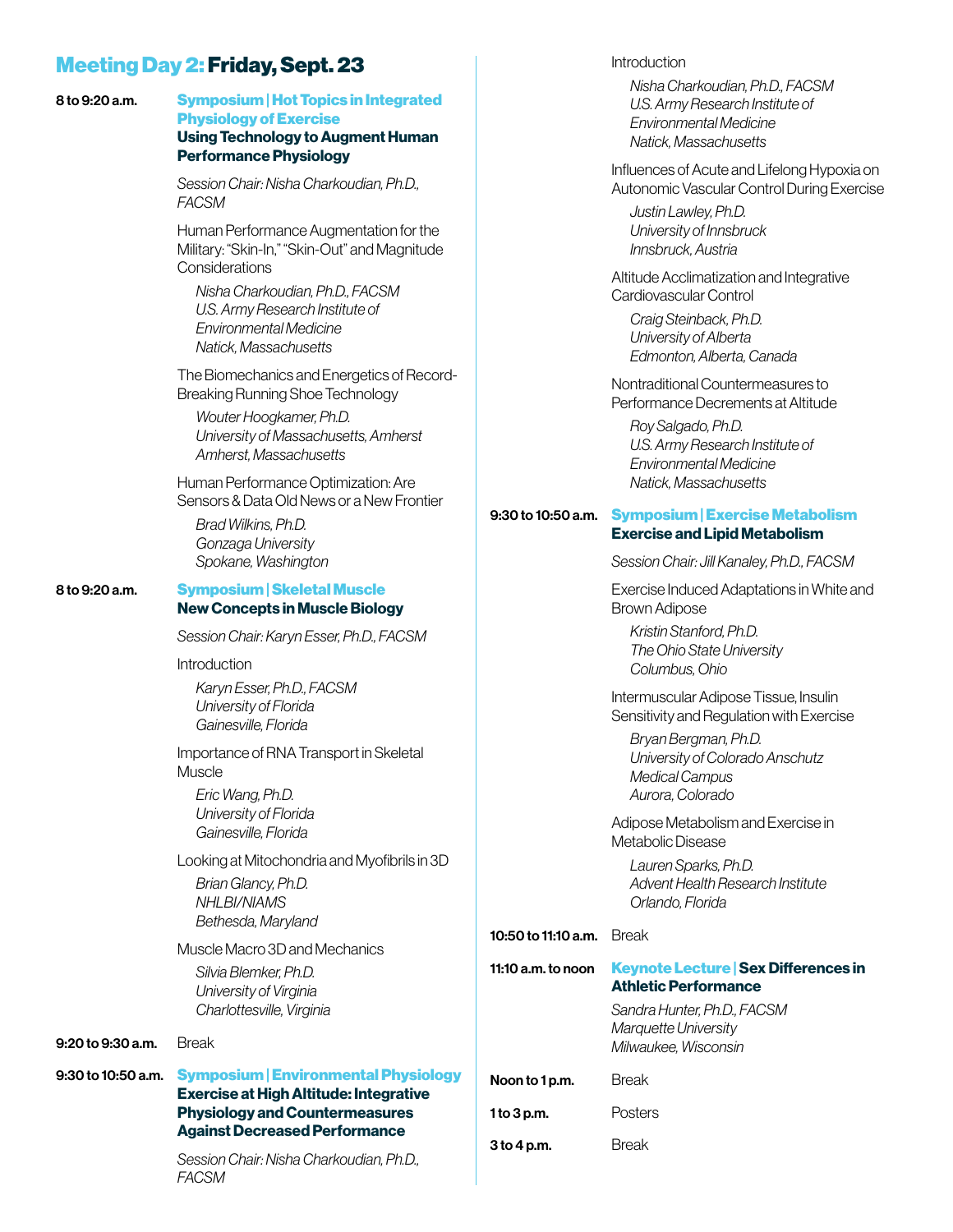#### 4 to 5:20 p.m. Symposium | Cardiovascular Physiology It's Been a Long Haul: COVID-19 and

# Cardiovascular Health

*Session Chairs: John Quindry, Ph.D., FACSM & Tracy Baynard, Ph.D., FACSM*

Introduction

*John Quindry, Ph.D., FACSM University of Montana Missoula, Montana*

*Tracy Baynard, Ph.D., FACSM University of Illinois Chicago Chicago, Illinois*

An Overview of Long Haul COVID (PASC) and the Role Physical Activity and Exercise May Play in Lessening Disease Severity

*Gregory J. Bix, M.D., Ph.D. Tulane University School of Medicine Tulane, Louisiana*

Pathophysiology of "Long COVID" (PASC) in Relation to Quarantine and Physical Activity

*Erica Spatz, M.D., MHS Yale University New Haven, Connecticut*

Risk of Myopericarditis and Implications for Return to Play after COVID Infection in Athletes

*Benjamin Levine, M.D., FACSM University of Texas Southwestern Medical Center Dallas, Texas*

#### 4 to 5:20 p.m. Symposium | Physical Activity and Health Physical Activity, Exercise and the Brain

*Session Chair: William E. Kraus, M.D., FACSM*

Introduction

*William E. Kraus, M.D., FACSM Duke University School of Medicine Durham, North Carolina*

Irisin — Harnessing the Neuroprotective Effects of Exercise

*Christiane Wrann, Ph.D. Harvard Medical School Boston, Massachusetts*

Movement, Metabolic Function and Mental Flexibility: Examining Pathways and Profiles of Lifestyle Modification for Brain Health

*Patrick Smith, Ph.D. Duke University School of Medicine Durham, North Carolina*

Exercise, Brain and Cardiovascular Health (eBACH)

*Kirk I. Erikson, Ph.D. University of Pittsburgh Pittsburgh, Pennsylvania*

# Meeting Day 3: Saturday, Sept. 24

8 to 9:20 a.m. Symposium | Environmental Physiology Therapeutic and Performance Aspects of Cold

*Session Chair: John Castellani, Ph.D.*

**Introduction** 

*John Castellani, Ph.D. U.S. Army Research Institute of Environmental Medicine Natick, Massachusetts*

Metabolic Responses to Cold Exposure — From Survival to Therapeutic Applications

*Denis Blondin, Ph.D. University of Sherbrooke Sherbrooke, Quebec, Canada*

Cold Impact on Military Performance

*Billie Alba, Ph.D. U.S. Army Research Institute of Environmental Medicine Natick, Massachusetts*

Cold Exposure and Muscular Performance

*Heather Massey, Ph.D. University of Portsmouth Portsmouth, U.K.*

## 8 to 9:20 a.m. Symposium | Physical Activity and Health

### Sedentary Behavior and Health: Recent Insights

*Session Chair: Peter T. Katzmarzyk, Ph.D., FACSM*

Sedentary Behavior and Health: From Basic Science to Epidemiology and Back Again

*Peter T. Katzmarzyk, Ph.D., FACSM Pennington Biomedical Research Center Baton Rouge, Louisiana*

Mitochondrial and Metabolic Changes Induced by Acute Sedentary Behavior: Impact on Recovery

*Paul M. Coen, Ph.D. Advent Health Research Institute Orlando, Florida*

Transcriptomic, Phenotypic and Behavioral Characteristics Associated with Inherited Physical Inactivity

*Frank W. Booth, Ph.D. , FACSM University of Missouri Columbia, Missouri*

#### 9:20 to 9:30 a.m. Break